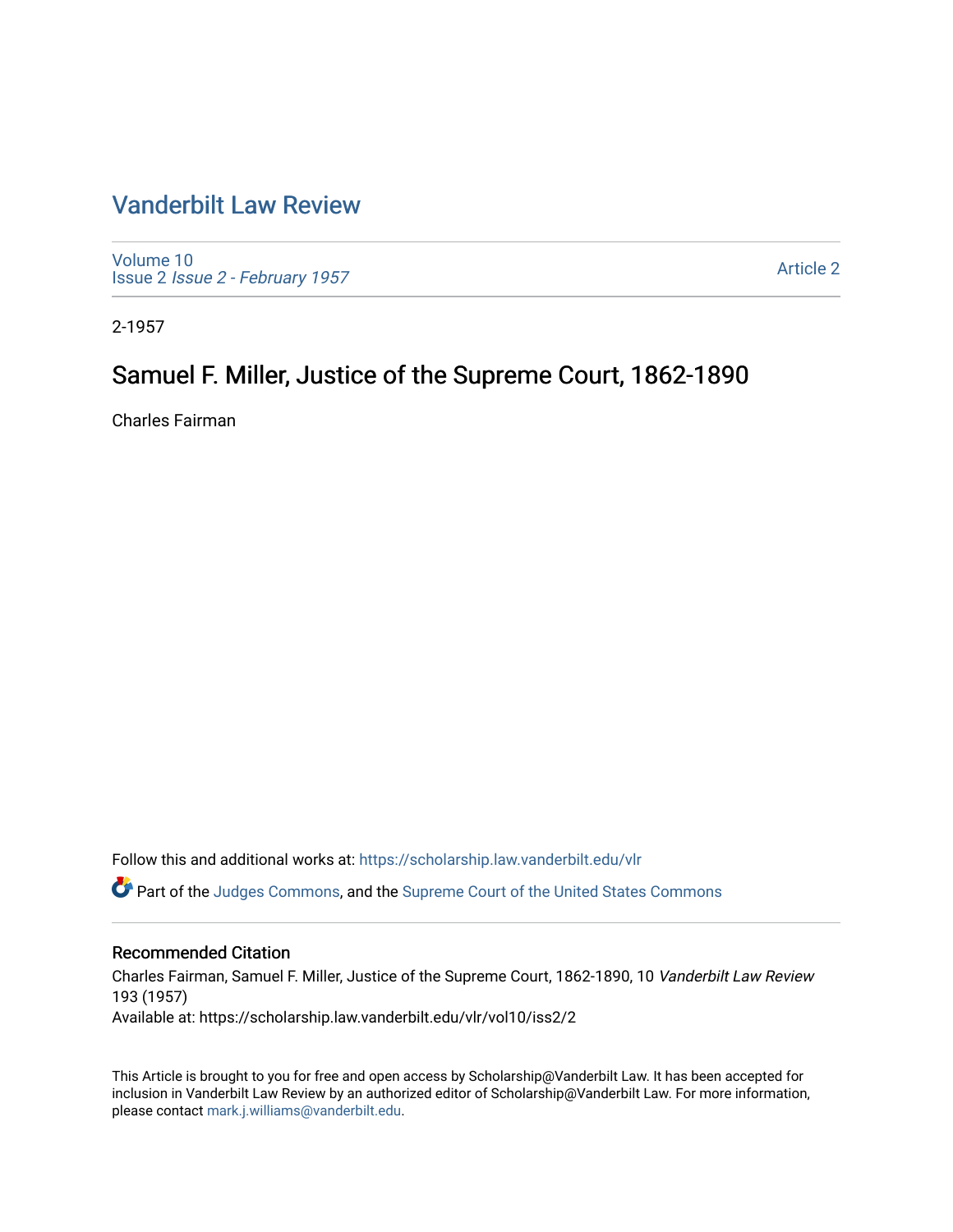## **SAMUEL** F. MILLER, **JUSTICE** OF THE **SUPREME COURT, 1862-1890**

### CHARLES FAIRMAN\*

Dean Pound tells me of a personal recollection of Justice Miller, which will serve as the starting-point of this article.

It was in the summer, about 1880. Miller, on the rounds of his circuit, had come to Omaha, where, in chambers, he was to hear counsel argue a  $\mu$  mining case from Colorado. In the hall of the post office building, Miller saw Roscoe Pound (aetat circa 101 and already known to the Judge), and greeted him with the inquiry: Well, sonny, how would you like to come with me while I hear a case? Gladly the lad went along, and seated himself on the floor, Turkish-fashion, under the Judge's desk. The controversy concerned what was then a new and highly important matter under the federal mining law: did the claim in question constitute a "vein" as distinguished from a "placer"? "Placers" included "all forms of deposit, excepting veins  $\ldots$  in place";<sup>2</sup> the owner was confined within the lines of his survey. "Veins," on the other hand, might be followed "throughout their entire depth," even though their course might "extend outside the vertical side-lines" of the surface location.3 Where the rock covering of the ore-bearing quartz had fallen away, it would be hotly contested whether this remained a "vein in place" which the owner was entitled to pursue. At the conclusion of the arguments as to how this particular location should be classified, Miller looked down and inquired, "Sonny, what do you say"? The boy had been following closely and was ready with his response: "Judge Miller, it was there, wasn't it"? Yes, said Miller, picking up the pithy reply-Sonny's right, it was still there: the vein remained "in place," even though the overlying rock had

my possession.

2. **REv. STAT.** § 2329 (1875).

**3.** REV. **STAT.** § 2322 (1875).

193

<sup>\*</sup> Professor of Law, Harvard University.

One who has written a full-length biography will find it difficult thereafter to say much that is new about his subject. Most of what is said here, and much more, may be found in FAiRMAN, *Ma.* **JUSTICE MILLER AND THE SUPREME** COURT, 1862-1890 (1939) (hereinafter referred to as MR. **JUSTICE** MILLER). I have, however, woven in some quotations not heretofore in print. Justice Miller knew himself. His character was not complicated. So his own writings<br>are the best reflection of the man.<br>Justice Miller's letters quoted herein, unless otherwise appears, were written<br>to his brother-in-law, William

**<sup>1.</sup>** Dean Pound thinks that his presence at the federal court at Omaha was probably in connection with some early phase of Giles v. Little, 13 Fed. 100 (D. Neb. 1881), *aff'd,* 104 U.S. 291 (1881). This protracted litigation involved a good deal of land in Lincoln, including some held by Mr. Lionel C. Burrpartner of Judge Stephen Pound, and father of Charley Burr, Roscoe Pound's boy friend.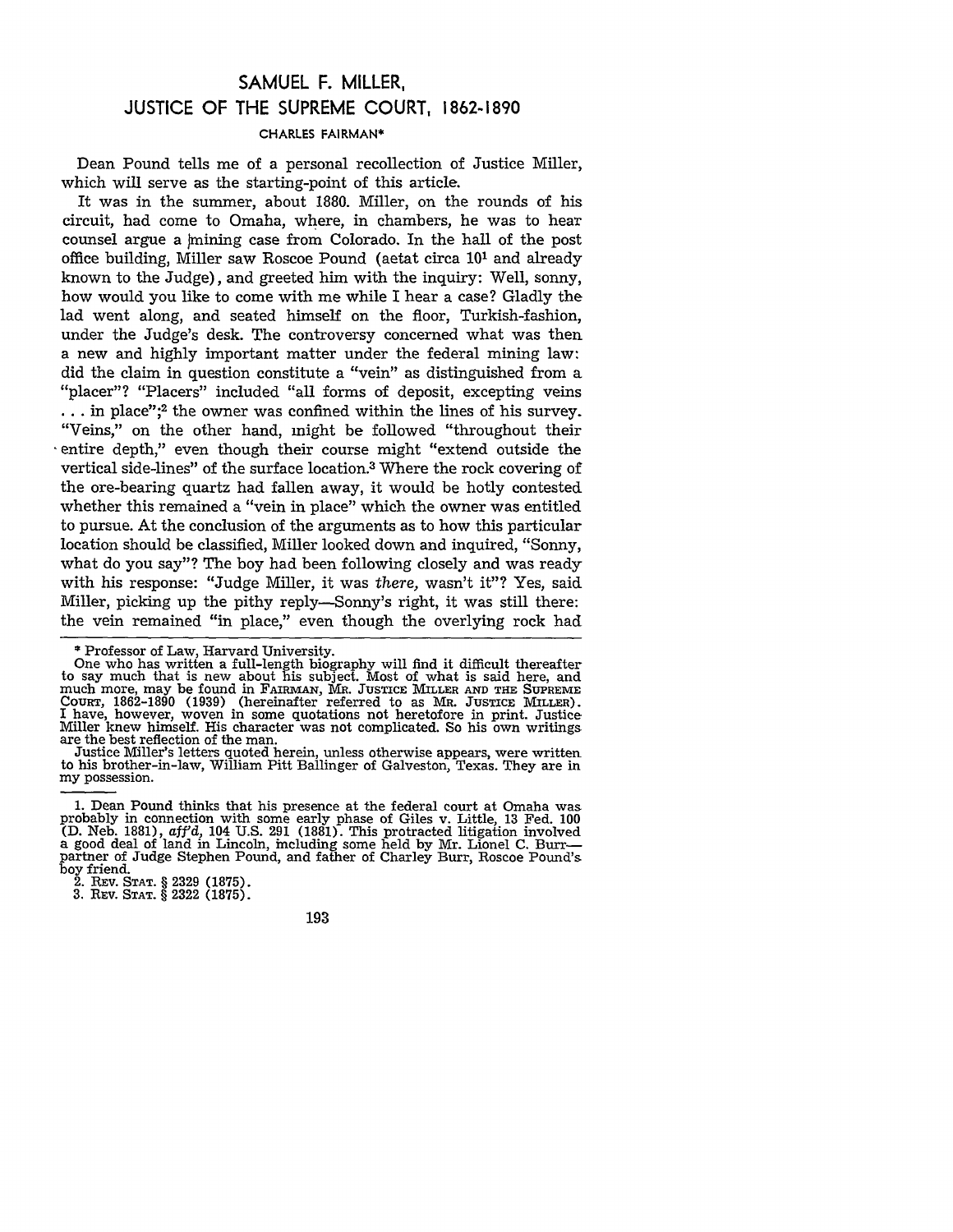broken away. That was the sensible answer, and Miller adopted it.

Without undue strain, this simple incident suggests several themes on which this essay would dwell. Miller's forthrightness: he moved unerringly to "the main points, the controlling questions"; $4$  he had an instinct for the essential. Here is an estimate that comes from the *Central Law Journal,5* published in St. Louis, where he held circuit court:

His extraordinary quickness of perception, and the rapidity of his mental movements, combined with his industry and large experience, enable him to dispose of the business of a term with a dispatch that is really extraordinary. He wastes no time, and allows the bar to waste none. No judge is more patient until he has been put in full possession of all of the facts and considerations pertaining to the case in hand, but when his is *sure* he has these, and when his own mind sees its way clearly to a satisfactory judgment, he does not allow time of the court to be consumed in useless and immaterial discussions....

Hung juries are almost unknown when he presides at a trial; for he extracts the turning point of the case and then lays down the law so positively and so plainly as to preclude such a miscarriage .... And no losing party complains, for he knows that he will get a fair bill of exceptions **....** [Judge Miller] is popular with his bar-a popularity which is based upon their respect for his character, admiration for his abilities, and attachment for his personal and social qualities. No other word will express the sentiments of his associates on the Bench of the Circuit except to say, *they* love *him.*

Closely related is another observation: the law, in Miller's time and place, was being adapted to the needs of an expanding and westwardmoving nation; practical good sense was often more to the purpose than antique learning. As Chief Justice Wright<sup>6</sup> of Iowa-before whom Miller had often appeared-said in a memorable passage:

We have assumed that it is only so much of the common law as is *applicable,* that can be said to be in force, or recognized as a rule of action in this state. To say that every principle of that law, however inapplicable to our wants or institutions, is to continue in force, until changed by some legislative rule, we believe has never been claimed, neither indeed could it be, with any degree of reason **....** [Tlo determine whether a particular principle harmonizes with the spirit of our institutions, we must look to the habits and condition of the society which has created and live (sic) under these institutions.7

<sup>4.</sup> Miller's own characteristic expression. Letter of July 1, 1874, MR. **JUsTICE MILLER** at 415.

<sup>5. 5</sup> **CENT.** L.J. viii (1877).

**<sup>6.</sup>** "The verdict of the Bar at the time and now would be that all in all Judge Wright had no equal among the State's chief justices or judges." John F. Dillon-himself a former chief justice of the Iowa Supreme Court-in *Early Iowa Lawyers* and *Judges,* 40 Am. L. REv. 377, 381-82 (1906).

<sup>7.</sup> Wagner v. Bissell, 3 Iowa 395, 402-03 (1857).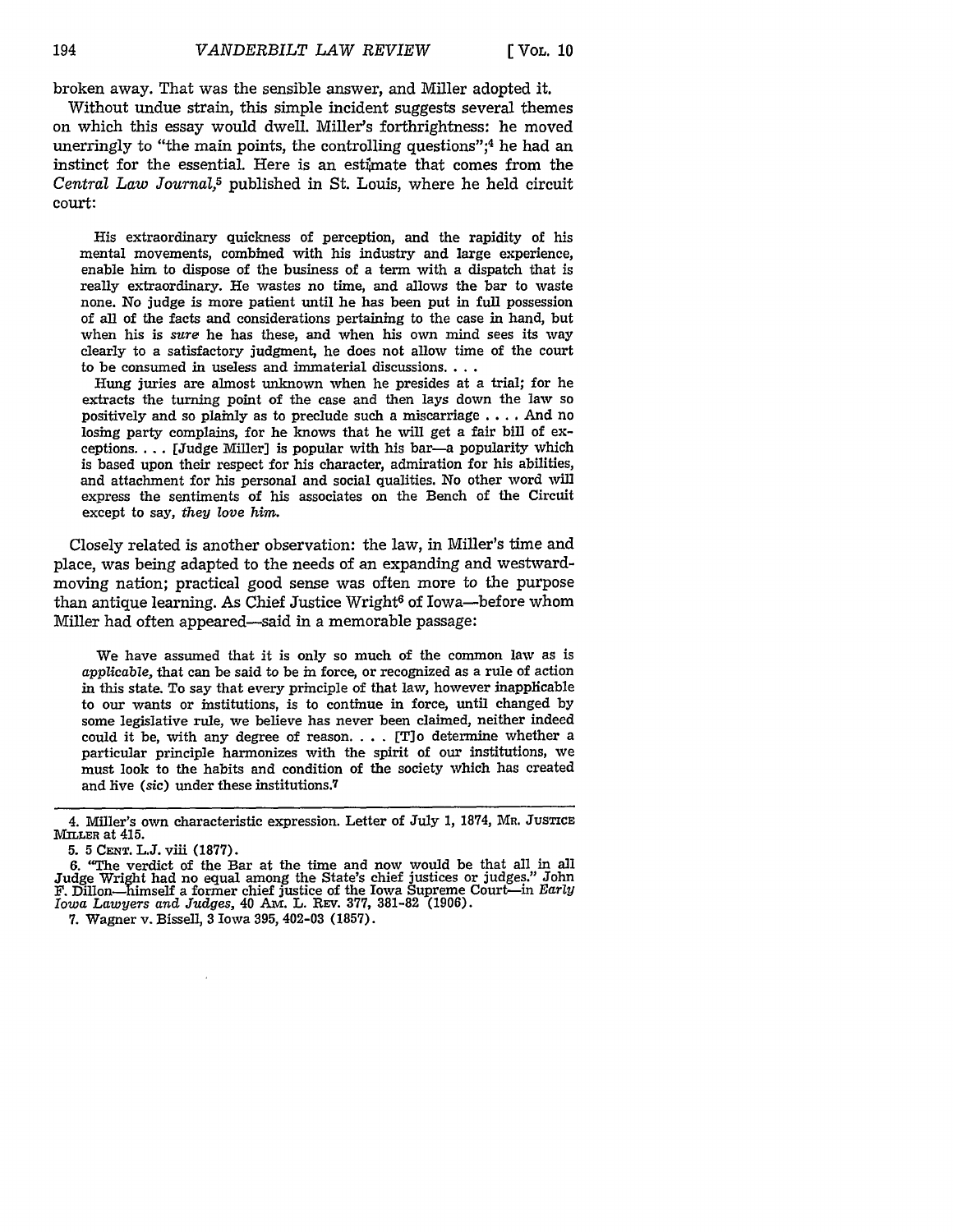In a period when the law's most notable growth was on the side of judicial decision, Miller declared, with confident authority, the best values implicit in contemporary American life. He was a man of broad social sympathies, with a special concern for the hard-working people who were opening the upper Mississippi basin. In his brief practice at the bar his mind had never been preoccupied with the interests of great corporate clients. He was an authentic "Western lawyer"-the first member of the Court born west of the Appalachians, the first to be appointed from beyond the Mississippi. **Of** extraordinarily powerful mind, self-educated, ambitious to employ his strength to useful ends but almost indifferent to material reward, Miller was indeed able l"to give new impulse and add new honor to the profession of the  $law."$ <sup>8</sup>

As Dean Pound's story suggests, Miller was warm, kindly, unaffected: "as ready to talk to a hod-carrier as to a cardinal" was a newspaper comment at the time of his death. "Nor has there ever been a public man in Washington of a more cosmopolitan acquaintance or a more democratic disposition. The hack-drivers and street-car conductors all knew him as well as the Senators and members of the diplomatic corps, and he was able to greet many of them by name."9 Here was a Judge who was easy on the minds of his brethren, although he was justly severe in his appraisal of the weak ones among them. Within the Court he exerted himself purposefully, and came to have an enormous personal authority. His methods, however, were direct, not covinous; it was no more than the truth when he said that he "strove very hard.., to have things go right and to get all the good out of our Chief [Waite] and my brethren that could be had."<sup>10</sup> On the circuit where he held sway, Miller often seemed brusque, and his remarks from the bench might be breathtaking. Yet in the words of John F. Dillon-for ten years Miller's colleague on the circuit court-"under this severe exterior" he had a heart that was tender and loyal. "He is one of the most illustrious judges this country has produced. We all saluted him as master."<sup>11</sup>

That a physician practising in a Kentucky hamlet in 1847 would within fifteen years become a Justice of the Supreme Court of the United States seemed incredible, even under the mobile conditions of American life a century ago. Miller told his story in his own words at the request of an old neighbor who in 1882 was making a collection of sketches, *Keokuk Biographical and Historical*.<sup>11a</sup> This little auto-

11. Dillon, *Early Iowa Lawyers and Judges,* 40 Am. L. REV. **377, 383** (1906). Ila. Compiled by **C.** F. Davis, Esq., of Keokuk; now in the possession of Mr,

<sup>8.</sup> His aspiration for Western lawyers of the future, in an address before the Iowa State Bar Assn., 20 **ALBAN'Y** L.J. 25, 29 (1879); 13 **WESTERN JURIST** 241, 250 (1879).

<sup>9.</sup> The Gate City, Keokuk, Oct. 12, 1890, quoting other newspapers.

<sup>10.</sup> Letter of Dec. **5,** 1875, MR. **JUSTICE MILLER** at 373.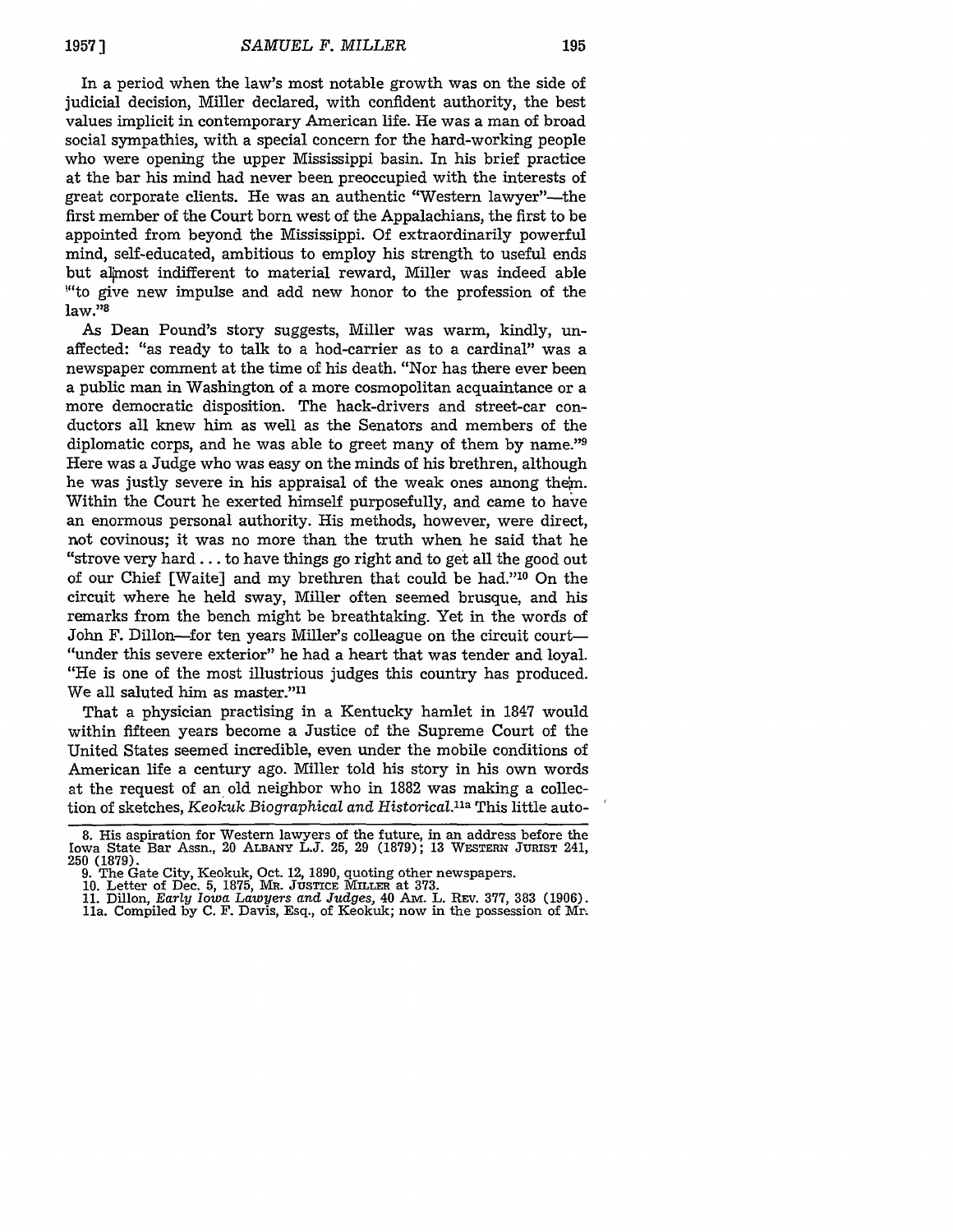biographical outline has, I believe, never before been printed; in it one learns some principal facts, and something more. In a covering letter, Miller wrote that he "did not have a very clear idea of what you desired.... If the sketch suits your purpose well and good. If not destroy it as it is of no consequence otherwise." The tone is that which marked the biographical accounts—written, and often paid for by the subject common in the local histories of that day. The writing, one will think, is stiff and conventional-like photographs in the velvet-covered family album.

Samuel Freeman Miller, one of the Justices of the Supreme Court of the United States, was born in Richmond, the county seat of Madison Co. Kentucky, April 5th, 1816.

He received his education at the Academy in that town, and at the age of eighteen began the study of Medicine, and after several years study, which included two courses of lectures in the medical department of Transylvania University at Lexington, received the diploma of Doctor of Medicine in **1838.**

He practised this profession in Barbourville, the county seat of Knox county, for eight or ten years during which time he was married to Lucy, daughter of James F. Ballinger of that town, by whom he had four children only one of whom, Mrs Pattie M. Stocking, is now alive. About the year 1845 he decided to change his profession, and after two years study of the law, was admitted to the bar in the same town where he was then busily engaged as a medical practitioner.

Having been an active emancipationist, and becoming satisfied after the adoption of the constitution of 1848 in Kentucky, that slavery would never voluntarily be abolished by a slave state, he decided to leave Kentucky, and in the autumn of 1849 first saw Keokuk in a general tour of the north-west. He determined to make that place his future home, and arrived there on the 7th day of May, 1850 with his family....

Mr Miller supposed himself unknown to any human being in Keokuk when he landed there one morning in May to find the ground covered with snow. But he shortly found an old schoolmate in William Clark, familiarly know[n] as "Bill Clark," who had been the first mayor of the city of Keokuk. The three brothers, Joseph, William and Robert Clark, who were all early citizens and business men of Keokuk, were sons of Mr. Thomas A. Clark who was for many year [s] Sheriff of Madison county Kentucky and was an exemplary elder in the Presbyterian Church.

Through the friendship of Mr Clark, Mr Miller formed an advantageous partnership with Lewis R. Reeves, who was perhaps the ablest lawyer of the Keokuk bar then in active practice and who having a large real estate interest in the half breed tract, desired a law partner who would attend to the general business of the firm, and aid him in the litigation which then involved all half breed lands. The connection proved in every way a fortunate one for Mr Miller, who at once found himself engaged in a large and remunerative practice, and took a front rank among the lawyers of the state. The friendship and confidence between

Edward Johnstone, president of the Keokuk Savings Bank. The sketch **is** in handwriting, apparently of Miller's daughter, Lida.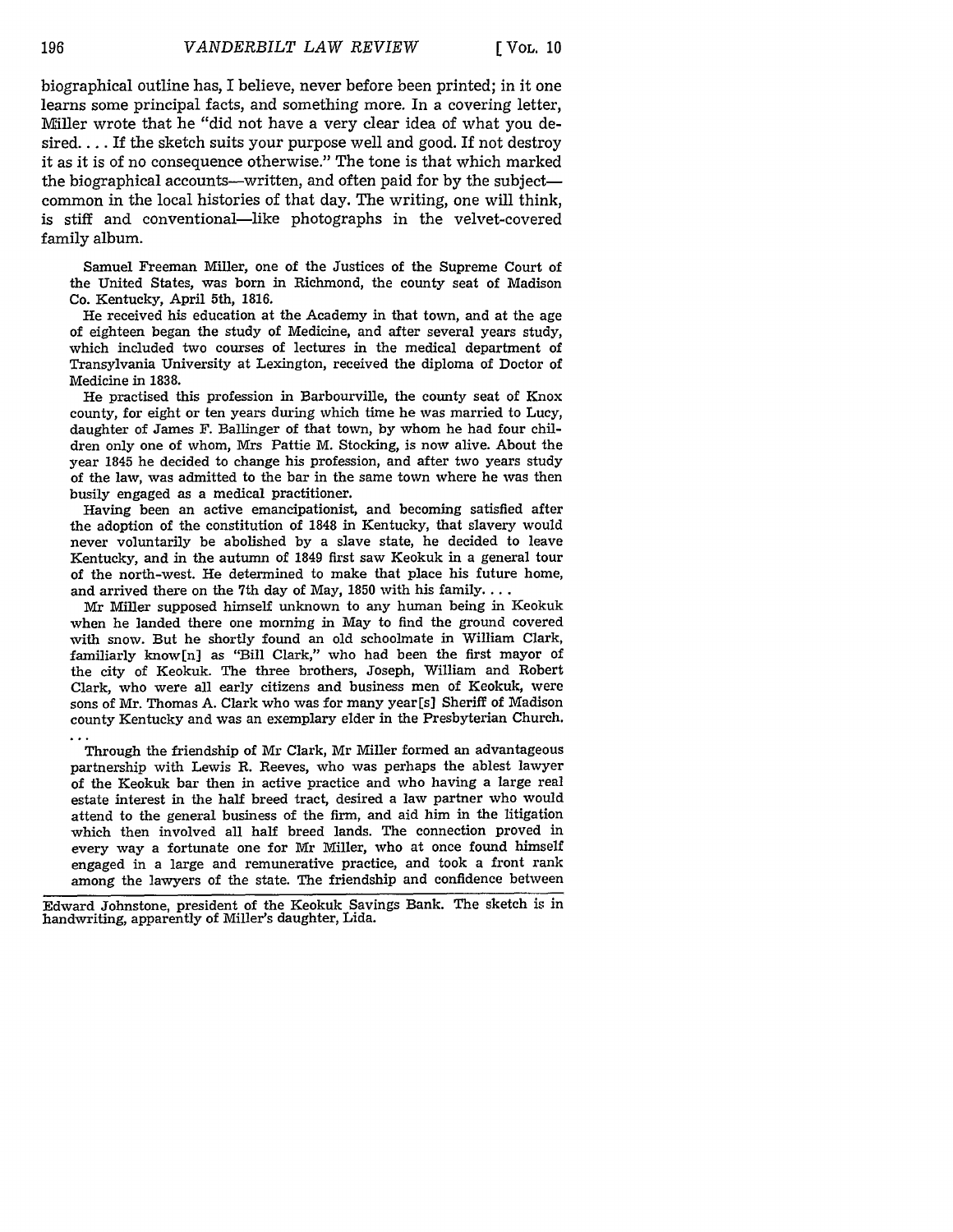Not long after the death of Mr Reeves, Mr Miller also lost his wife by consumption, leaving him three young children, all girls.

In about two years and a half after this, he and Mrs Reeves united their fortunes in a marriage which has been one of unmixed happiness, and which has resulted in two children, a son and a daughter, both unmarried and now living with their father and mother in Washington city.

Mr Miller while always taking an active part in politics as a Whig and as one of the organizers of the Republican party in Iowa, had steadily refused to be a candidate for any office, though his name was used against his wishes in a race for the state senate when defeat was inevitable, in a district composed of the two democratic counties of Lee and Van Buren-

When the ascension of the republican party to power caused the reorganization of the judicial circuits and the creation of one west of the Mississippi river, including the states of Missouri, Iowa, Minnesota and Kansas, and there were two vacancies on the bench of the Supreme Court of the United States, Mr Miller's name was presented by this new circuit with almost unanimity for one of these places.12 His recommendation was also signed by twenty-eight out of thirty-six senators then composing the United States senate, and an hundred and twenty-six members of the House of Representatives, a recommendation to office almost unequalled in this country.<sup>13</sup> His name was sent to the Senate and confirmed in half an hour without reference to a committee, a courtesy usually reserved for persons who have been members of that body. His commission, signed by Mr Lincoln bears date July 16th 1862.

Of the subsequent career of Judge Miller as a member of that high tribunal it is probably not appropriate to say much in this place. An opinion may be formed of his standing as an American jurist and his conduct as a judge from the fact that on the death of Chief Justice Chase in **1873** he was recommended with entire unanimity as his successor by the bar of every state in his circuit, the largest but one in the Union, and he was manifestly the choice of the legal profession of the United States for that place. <sup>14</sup>

In the twenty years of service as Judge he has delivered many opinions giving construction to the Constitution of the United States and has been the organ of the court in that class of cases as often as any one who ever sat on that bench.

He was also a member of the Electoral commission made so by the terms of the bill as it passed Congress for deciding and reporting to that body such questions concerning the count of the votes of the States for

<sup>12.</sup> There was great difficulty in getting a new eighth circuit composed only of territory west of the Mississippi. Once that had been accomplished—with the result that Miller's candidacy was relieved of troublesome competi

**<sup>13.</sup>** When the Lincoln Papers in the Library of Congress were opened to the public, the recommendation became available. I have set it out in What *Makes a Great Justice?* (Gaspar G. Bacon Lectures on the Constitution of the-United States, 1949), 30 B.U.L. REv. 49, 98 (1950).

<sup>14.</sup> That this was an accurate generalization, see MR. JUSTICE MILLER, C. 11.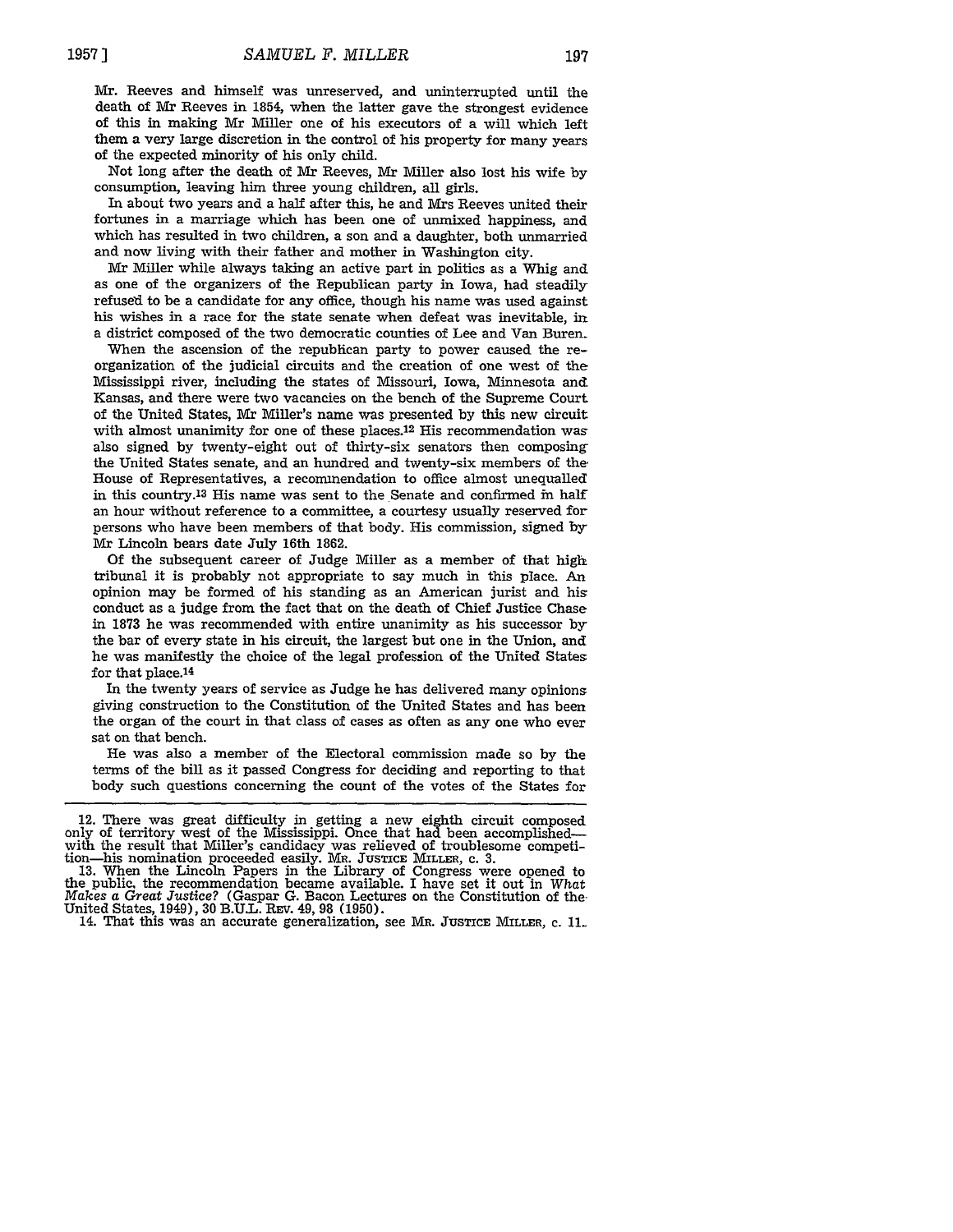President in **1876** as should be referred to the commission **by** the two houses of Congress under that statute. He was **by** the committee made chairman of the sub-committee which in each of the several contested returns presented the reasons on which their judgement was founded.

These, with his opinions delivered in the sessions of the committee, will ever stand as the vindication of the action of the Commission and of the Congress which approved it.

This parting reference to the Electoral Commission of **1877,** which **by 8** to **7** vote held for the Republican candidate, may stir old resentments. Almost everybody has a strong impression about the Disputed Election, but almost nobody has any acquaintance with the legal issues, as developed in opposing briefs and arguments to be found in the Proceedings. Here I confine myself to one remark: a seminar last year was the occasion for finding out what a number of able and completely fresh minds would conclude as to the merits of the several cases submitted to the Commission. The result of close study of each instance was that on the law, the Republicans were entitled to the judgment.

As to Justice Miller's opinions on the Court, nothing more will be attempted here than the briefest summary, to refresh recollection. Accepting the preservation of the Union as the Constitution's major premise, he stood foremost in sustaining the war measures,15 including the establishment of congressional authority over legal tender.16 As spokesman for the bare majority of the Court in the *Slaughter-House Cases,'7* he rejected the mighty tour-de-force whereby John A. Campbell sought to make the new fourteenth amendment serve to shield the people of the South against a carpet-bag administration. Putting it more generally, Miller rejected such a reading of the privileges and immunities clause as "would constitute this court a perpetual censor upon all legislation of the States . . . .<sup>"18</sup> It was after Miller's time that the due process clause came to perform the function Campbell would have assigned to privileges and immunities. Miller stood with the majority in *Strauder v. West Virginia* and cases heard with it,19 wherein it was held that the equal protection clause promised the Negro a jury from which members of his race had not been excluded because of color, and in *Ex parte Siebold,20* which sustained the power of Con-

]18. *Id.* at 78.

**19.** 100 U.S. **303** (1880); Virginia v. Rives, **100** U.S. **313** (1880); *Ex Parte* Virginia, 100 U.S. **339** (1880). 20. 100 U.S. **371** (1880).

198

**<sup>15.</sup>** The Prize Cases, 67 U.S. (2 Black) 635 (1863); joining in the minority opinion in Ex *parte* Milligan, **71** U.S. (4 Wall.) 2, **132** (1866). See generally MR. **JUSTICE MILLER, c.** 4.

<sup>16.</sup> Concurring in Knox v. Lee, 79 U.S. (12 Wall.) 457 (1871). Dissenting in Hepburn v. Griswold, 75 U.S. (8 Wall.) 603, 626 (1870); Butler v. Horwitz, 74 U.S. (7 Wall.) 258, 262 (1869); Bronson v. Rodes, 74 U.S. (7 Wall.)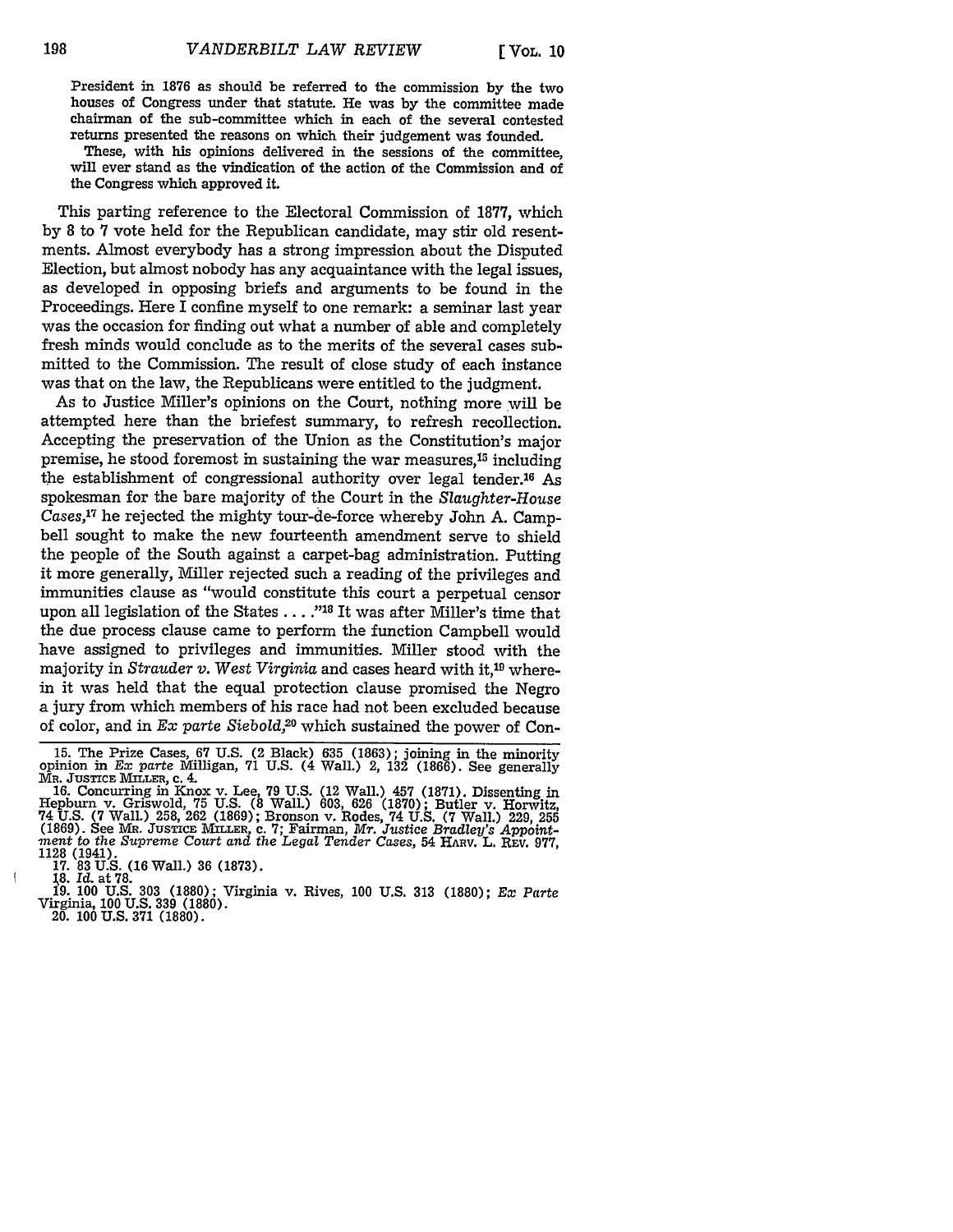gress to impose penalties upon State officers for wrongful conduct in federal elections. Clifford and Field, JJ., dissented throughout. To his brother-in-law, a leader at the Texas bar, Miller wrote:

We have been engaged for the two first weeks [of the October term, 1879] in cases of a political character, involving the constitutional validity of the acts of Congress covering juries in the state courts and the election law.

These cases came up in various shapes, on writs of error, habeas corpus, and are some of them much complicated by questions of jurisdiction in our court.

It would be a very great relief to me if no question of a partizan political character should ever come before our court.21

One will note that it is only in very recent times that this constitutional right in respect of juries, declared in **1880,** has in some measure been made effective in the southern states.

Miller spoke for a unanimous Court in *Ex parte Yarbrough,22* "The Ku-Klux Cases," upholding the statute whereby Congress made it an offense to interfere with a citizen in the exercise of his right to vote in federal elections:

.The proposition that it has no such power is supported by the old argument often heard, often repeated, and in this court never assented to, that when a question of the power of Congress arises the advocate of the power must be able to place his finger on words that expressly grant **it.23**

One characteristic of this strong judge was his readiness to enforce the reason and spirit of the Constitution-as in *Crandall v. Nevada*,<sup>24</sup> drawing upon the federal right to go from state to state; *In re Neagle,5* inferring an executive duty to protect the federal judges; and *United States v. Lee*,<sup>26</sup> sustaining an action to eject one holding under claim of title in the United States. From the *Lee* case comes this passage- "one of the best things ever uttered by me in the court": **<sup>27</sup>**

No man in this country is so high that he is above the law. No officer of the law may set that law at defiance with impunity. All the officers of the government, from the highest to the lowest, are creatures of the law, and are bound to obey it.

It is the only supreme power in our system of government, and every man who by accepting office participates in its functions is only the more strongly bound to submit to that supremacy, and to observe the limitations which it imposes upon the exercise of the authority which it gives.<sup>28</sup>

- 22. **110** U.S. **651** (1884). 23. *Id.* at **658.**
- 24. **73 U.S. (6** Wall.) **35 (1868).**
- 
- 25. **135** U.S. 1 (1890). 26. **106** U.S. 196 (1882).
- **27.** MR. **JUSTIC MILLER** at **337.**
- **28. 106 U.S. 196,** 220 **(1882).**

<sup>21.</sup> Letter of Oct. 29, 1879.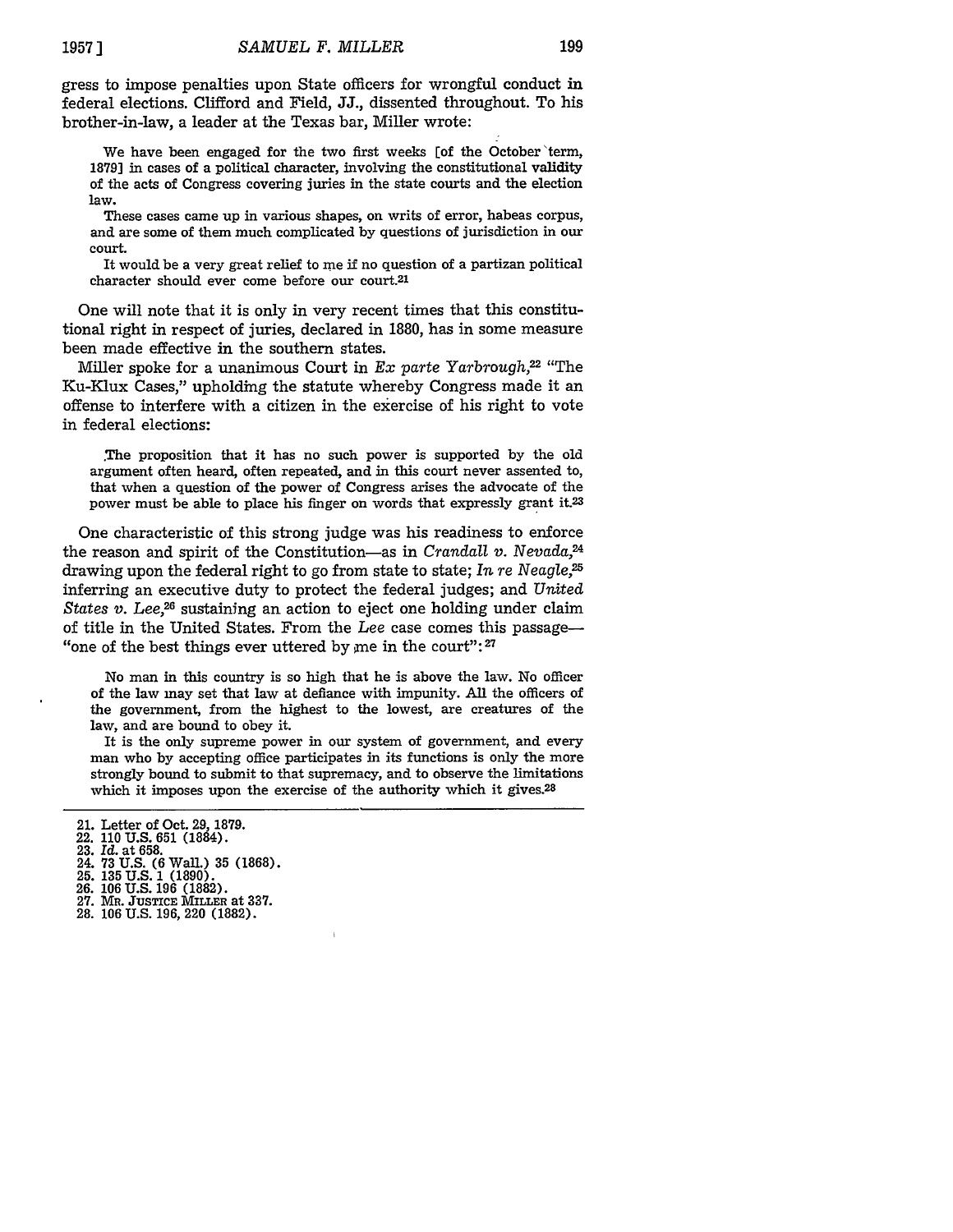**[** VOL, **10**

"The most painful matter connected with my judicial life,"29 as Miller put it, was the mass of cases dealing with municipal bonds improvidently issued in aid of various enterprises, chiefly railroads. Notwithstanding defenses based upon state law—many of which now seem very substantial—the Court set its face squarely against what it conceived to be repudiation. This great episode was one major aspect -of agrarian discontent in the '70's and '80's: it ran into problems in several fields of the law, and is far too complicated for quick summary. When the issue was one of receiving aid from taxation, the railroads argued that they were "public"; then when the question arose of the validity of statutes to regulate rates, the railroads contended that they were "private." Miller was able to speak for the Court in holding, in Loan *Association v. Topeka,30* that where a tax is laid for a purpose the courts do not recognize as "public"--in that case, to attract a bridge company-the statute will be held invalid, even without aid of any specific constitutional prohibition:

The theory of our governments, State and National, is opposed to the deposit of unlimited power anywhere. The executive, the legislative, and the judicial branches of these governments are all of limited and defined powers.

There are limitations on such power which grow out of the essential nature of all free governments. Implied reservations of individual rights, without which the social compact could not exist, and which are respected by all governments entitled to the name **.... <sup>31</sup>**

Attention has recently turned back to *Cummings v. Missouri32* and *Ex parte Garland,33* cases where the Court in 1867 struck down State and federal legislation that sought to exclude from the practice of a profession those who had participated in the Rebellion. Miller, speaking for the minority of four, argued that these measures should not be regarded as punishment after the event, but as valid regulations of professions in which the public had an interest. To his brother-in-law in Texas, who would take the benefit of the *Garland* decision, Miller wrote:

I have felt bound by my clear convictions of law thus to vote and I am not sorry that the result is adverse to my opinion, on your account and generally because I think the requirement unnecessarily harsh at present.<sup>34</sup>

<sup>29.</sup> MR. JUSTICE MILLER at 231. The matter is discussed at length in c. 9, "The Mortgaged Generation". 30. 87 U.S. (20 Wall.) 655 (1875). The matter came up from a federal court

in a case of diversity of citizenship, and Miller felt free to speak more ex-pansively than would have been the case had only a question of federal constitutional law been presented.

<sup>31.</sup> *Id.* at 663.

<sup>32. 71</sup> U.S. (4 Wall.) 277 (1867).

<sup>33. 71</sup> U.S. (4 Wall.) 333 (1867).

<sup>34.</sup> MR. **JUSTICE MILLER** at 134.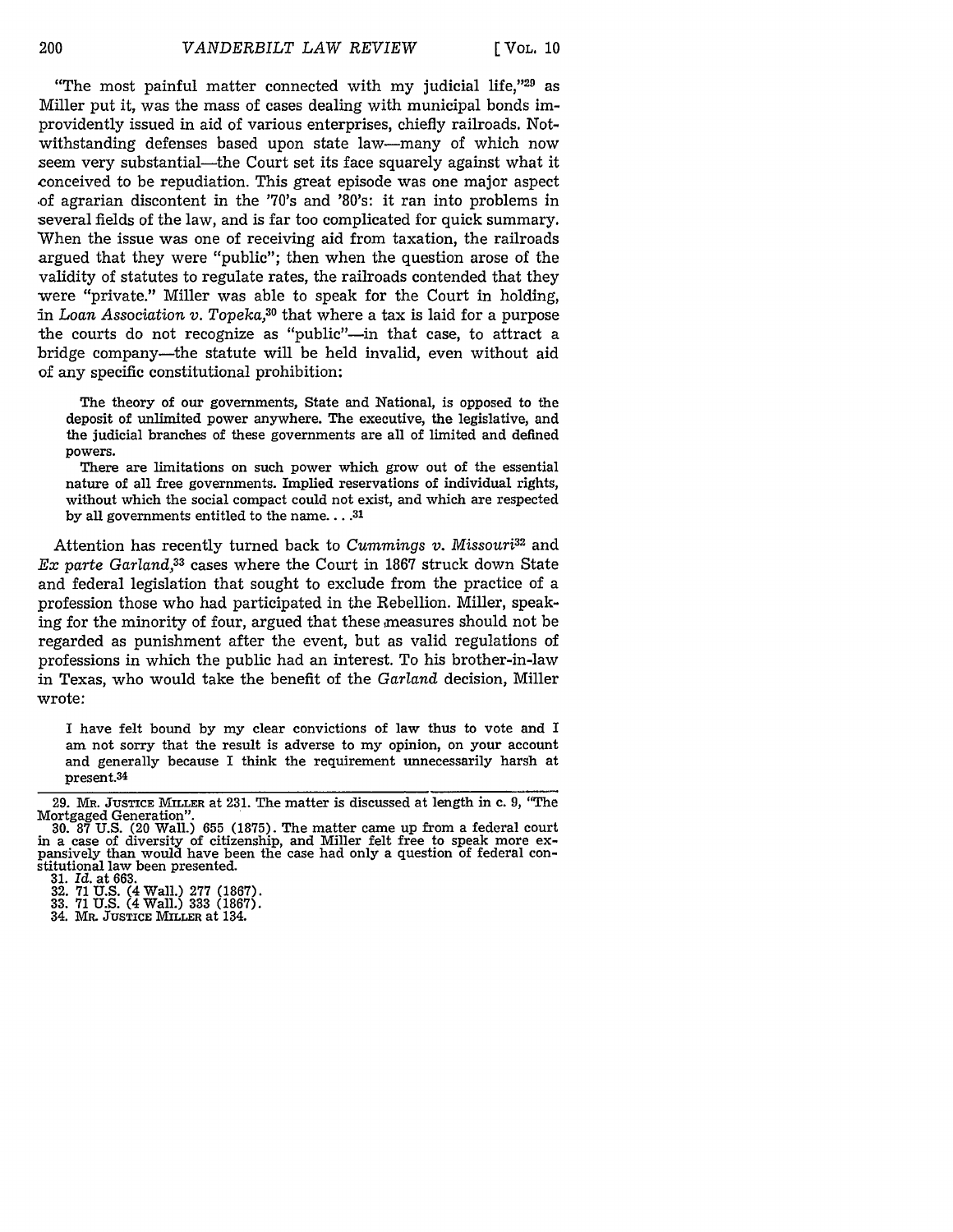As the incident illustrates, Miller respected the distinction between what is ultra vires and what is only unwise.

Also of renewed interest is *Kilbourn v. Thompson*,<sup>35</sup> one among Miller's great cases. The opinion-by its overtones more than by its holding-took a narrow view of congressional investigations. The actual decision was that the House was without power to compel the attendance of a witness in the investigation of a real estate pool in which a debtor of the Government had participated; the subject matter was judicial—not legislative—and was already pending before the proper court.

For a season-notably in the light of events in the 1920's-the "informing" function of each House of Congress stood in high favor, and accordingly *Kilbourn v.* Thompson was held in poor repute. Lately, one may notice, the old case is being cited with a certain wistful sympathy.

Miller's view of Congressional Reconstruction had led him to regard the legislature as the least reliable branch of government. Thus in 1867 he had written:

The strain upon constitutional government, from the pace at which the majority is now going, is one which cannot be much longer continued without destroying the machine. Yet as long as there is southern resistance, there is no power in the north capable of arresting the onward course of public affairs. <sup>36</sup>

I think if you had had the opinion before you so as to examine it again you would have seen that there was a careful and avowed avoid-<br>ance of the ground which you have discussed, namely, the power of<br>one house to compel by punishment witnesses to appear and answer<br>questions which may th bodies. The reason of this was that on that point the court was not united, and dealing as we were with the asserted privileges of one of<br>the most important coordinate branches of the government, it was<br>very desirable to have unanimity in the court, as well as to decide no<br>more than what w habit of deciding no more than is necessary in any case, that I was se- lected to write the opinion. MR. **JUSTICE MILLER** at 333.

Similarly in commenting on his opinion for a unanimous Court in Pumpelly v. Green Bay Co., **80 U.S. (13** Wall.) **166 (1872)** (allowing recovery for the flooding of land, in a case where the Court had had to consider a number of holdings that there was no redress for injuries consequent upon works of public improvement), Miller made this explanation:

I shall inclose with this a revised proof of an opinion just delivered<br>by me on a subject much considered by the Court, and in which as you<br>will see I was hampered by the desire to get unanimity. The majority<br>were willing if I had urged it. But I have always held in the Conference room that where unanimity can be had on a proposition sufficient to decide the case it ought to be done, and though I have always had a strong con- viction in the direction indicated **by** the opinion, I submitted to the limitation which it contains. Letter of Mar. **9, 1872.**

**36.** MR. **JUSTICE MILLER** at **138.**

**<sup>35.</sup>** 103 U.S. 168 (1880). Miller's letter of Mar. 20, 1881, discloses that the thought of a majority of the Court, his own included, went a good deal further than what was said in the unanimous opinion.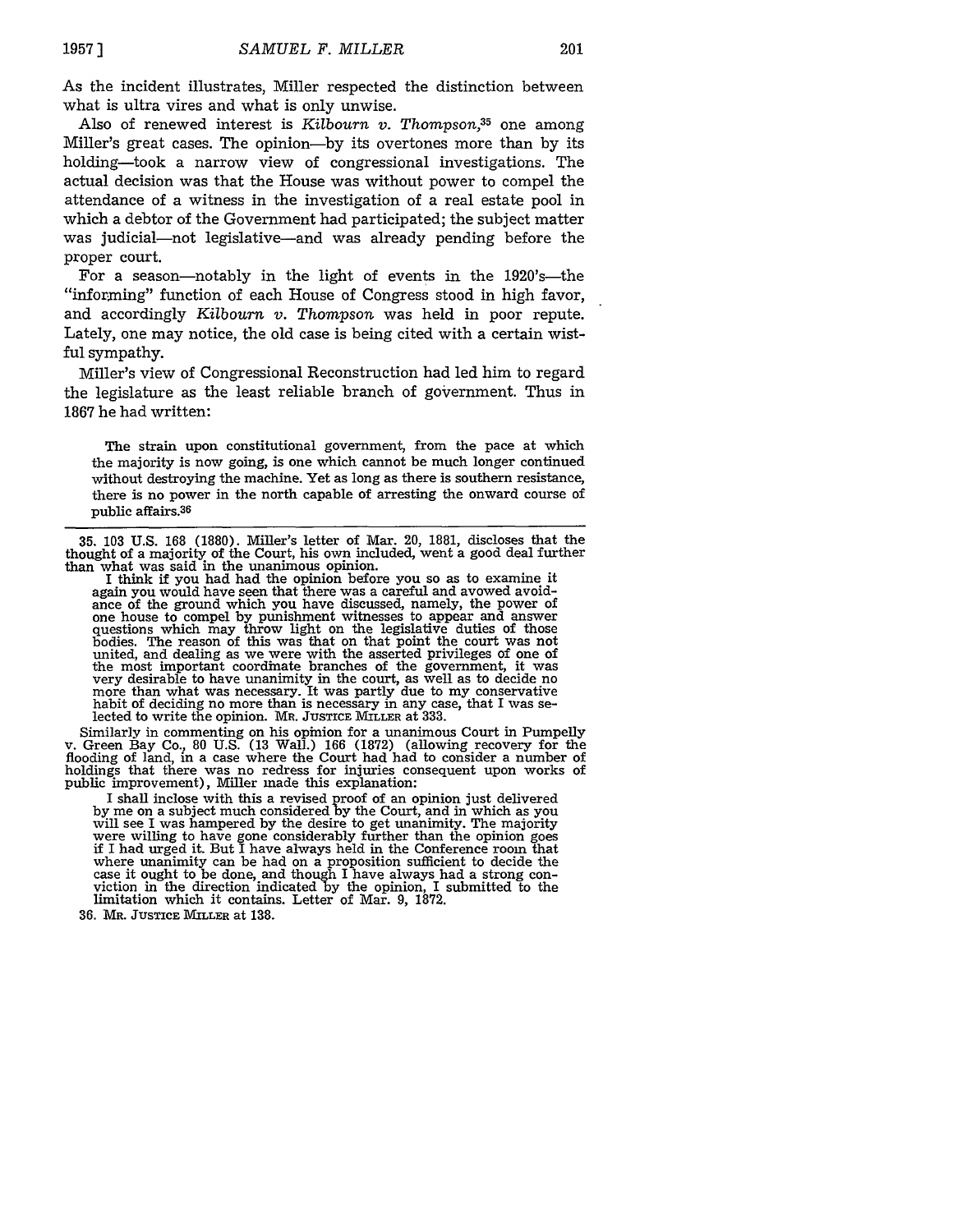And in 1868:

[I]n the threatened collision between the Legislative branch of the government and the Executive and judicial branches I see consequences from which the cause of free government may never recover in my day. The worst feature I now see is the passion which governs the hour in all parties and all persons who have controlling influence. In this the Supreme Court is as fully involved as the President or House of Representatives.<sup>37</sup>

Miller's rather poor opinion of Congress' performance was inspired in part by the persistent unwillingness to enact legislation to give the federal judiciary, and especially the Supreme Court, relief adequate to the tremendous expansion of judicial business after the Civil War. In 1870 he wrote:

[Ilt makes my heart sick to undertake to get any legislation through Congress that does not partake of a political character or does not involve moneyed considerations sufficient to press it forward by its own weight.

It is a shame, but it is an almost hopeless task. Matters concerning the judiciary are particularly so, because the legislation of the war and reconstruction have [sic] made the judiciary committees of both houses, the political committees, and the politicians *par excellence* alone are found on them.38

He himself put forward a measure that would have reduced radically the resort to the Supreme Court. His disappointment was expressed in this letter of 1872:

My bill which passed the House hangs fire in the Senate Committee which is a Committee of all the talents and all the politicians and all the elements of discord, and is the greatest nuisance of its kind in either House of Congress.<sup>39</sup>

His own conception of values is expressed in this passage from an article on *Judicial Reforms,* in 1872:

[lilt is remarkable, that those who are afraid to increase the sum which in a civil case admits of appeal, have never advocated any change in the law which refuses to a man, whose life or liberty has been forfeited by the judgment of a single judge, any review of his case, either by appeal or writ of error. If we were at liberty to choose, we would much prefer a system which gave an appeal in cases involving property rights only where the sum in controversy amounted to \$10,000, and which at the same time gave to every man on whom the sentence of death or imprisonment was passed a writ of error, to the present system which denies to the latter any review whatever, and gives it to property rights involving only \$2,000.40

<sup>37.</sup> *Id.* at 140.

**<sup>38.</sup>** Letter written in spring of 1870.

**<sup>39.</sup>** Letter of Apr. 23, 1872. 40. 6 WESTERN **JUIST** 49, 57 (1872).

<sup>202</sup>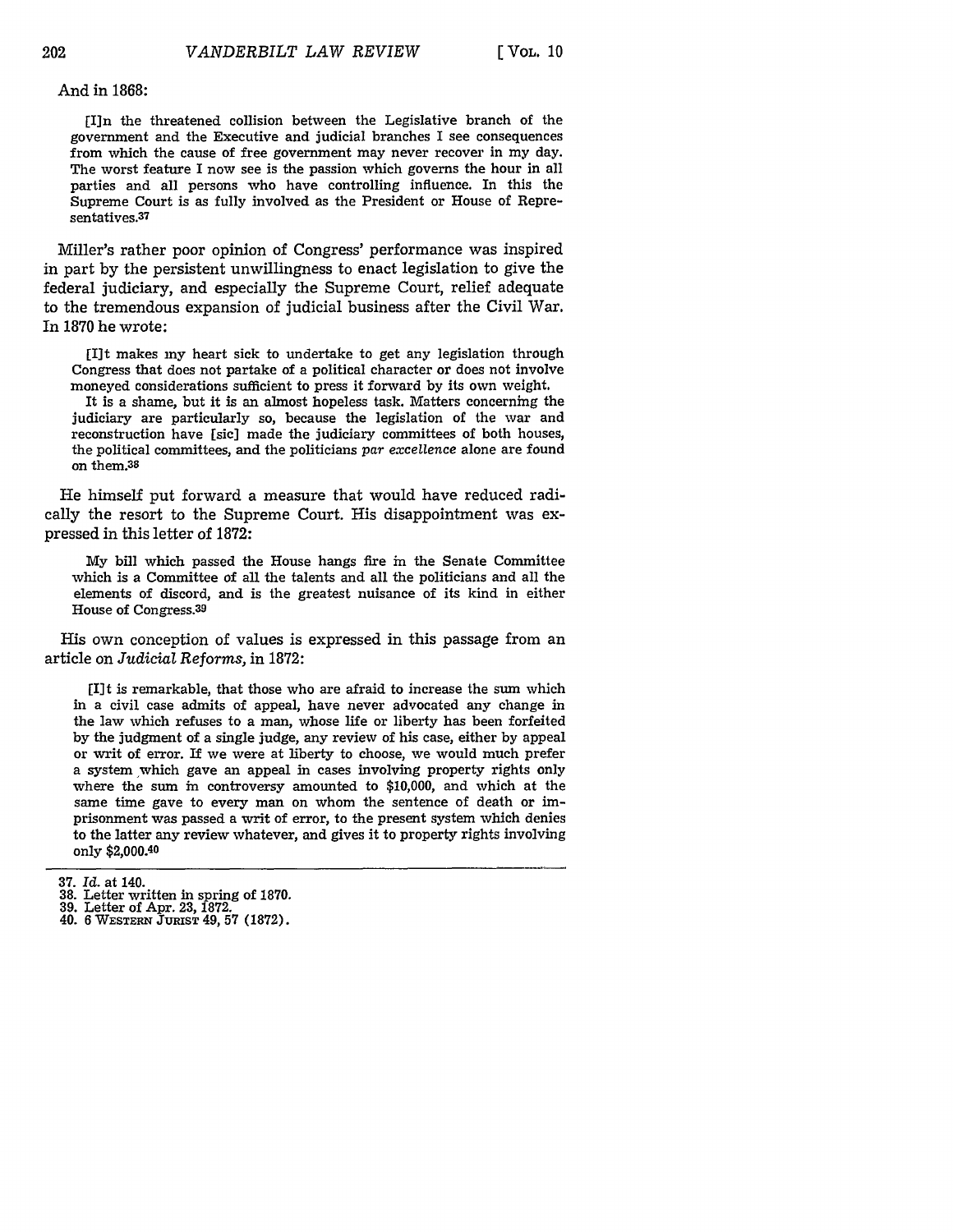Eventually Congress came around to what Miller in 1872 had described as "the plan which has always had my preference, an intermediate appellate court in each circuit **.... "41** That was the Circuit Courts of Appeals Act of 1891. But Judge Miller did not live to take the benefit from that relief: returning from his circuit in October 1890, he collapsed in Thomas Circle, within sight of his home, and died three days thereafter.

Quite aside from these matters of the jurisprudence and the business of the Supreme Court, Justice Miller offers much of current interest to the working lawyer and judge. Buried in a little book entitled *Rhetoric as an Art of Persuasion, From the Standpoint of a Lawyer42* may be found a letter from Justice Miller on the topic, "the statement of the case." It expresses Miller's sense of the importance to the advocate of "choosing the ground on which the battle is to be fought." Since the letter is worthy of preservation, I set it out at length:

The meaning of this phrase ["statement of the case"] is such a prelimipary statement to the judge or jury of the matters of law or of fact, or of both, as will enable the persons addressed to comprehend the nature of the questions to be discussed, and the main proposition on which the speaker relies to establish his case. These are afterwards amplified, illustrated, and sustained by references to testimony, to the inferences to be deduced from that testimony, and to principles of law involved in the case, supported by appropriate citations of authority.

But to enable the judge or jury to understand fully, and appreciate correctly, the force and value of the more elaborate argument, it is necessary in the first instance to give a clear view of the aspect of the case; of the matter to be decided, and of the elements of which that decision must be composed. This object is not successfully attained either by the announcement that certain abstract questions of law are necessary to be decided in the judgment to be rendered nor that certain items of evidence will be introduced.

The counsel 'whose duty it is to make the opening statement for his side of the case, should have a clear theory of that case; a theory around which he should group all the facts which he admits as established for the other side, and those which he intends to rely on as proved by his own. And while he need not in terms state what that theory is, his statement of the case should conform to it strictly; should suggest it to the mind of the court or jury, with such a distinct and clear perception of it, that the legal propositions appropriate to counsel's view of the case seem naturally to arise out of the statement.

<sup>41.</sup> MR. **JUSTICE MMILER** at 404.

<sup>42.</sup> At 38-40. This book **"by** a lawyer," published in **1880 by** Mills & Co., law publishers at Des Moines, was actually written **by** Daniel F. Miller of Keokuk. 14 **WESTERN JUIST 569 (1880).** This man had been a member of the Thirty-first Congress (seated Dec. 20, **1850).** When Samuel **F.** Miller was urged upon Lincoln in **1862,** the President asked "if he was the same man urged upon Lincoln in 1862, the President asked "if he was the same man who had some years before made a frontier race for Congress from the southern district of Iowa, and had trouble about the Mormon vote." Miller in Iowa had been unknown to Lincoln in Illinois. After the appointment was made, the same confusion occurred in the press. MR. **JUSTICE MILLER** at 49, **51.**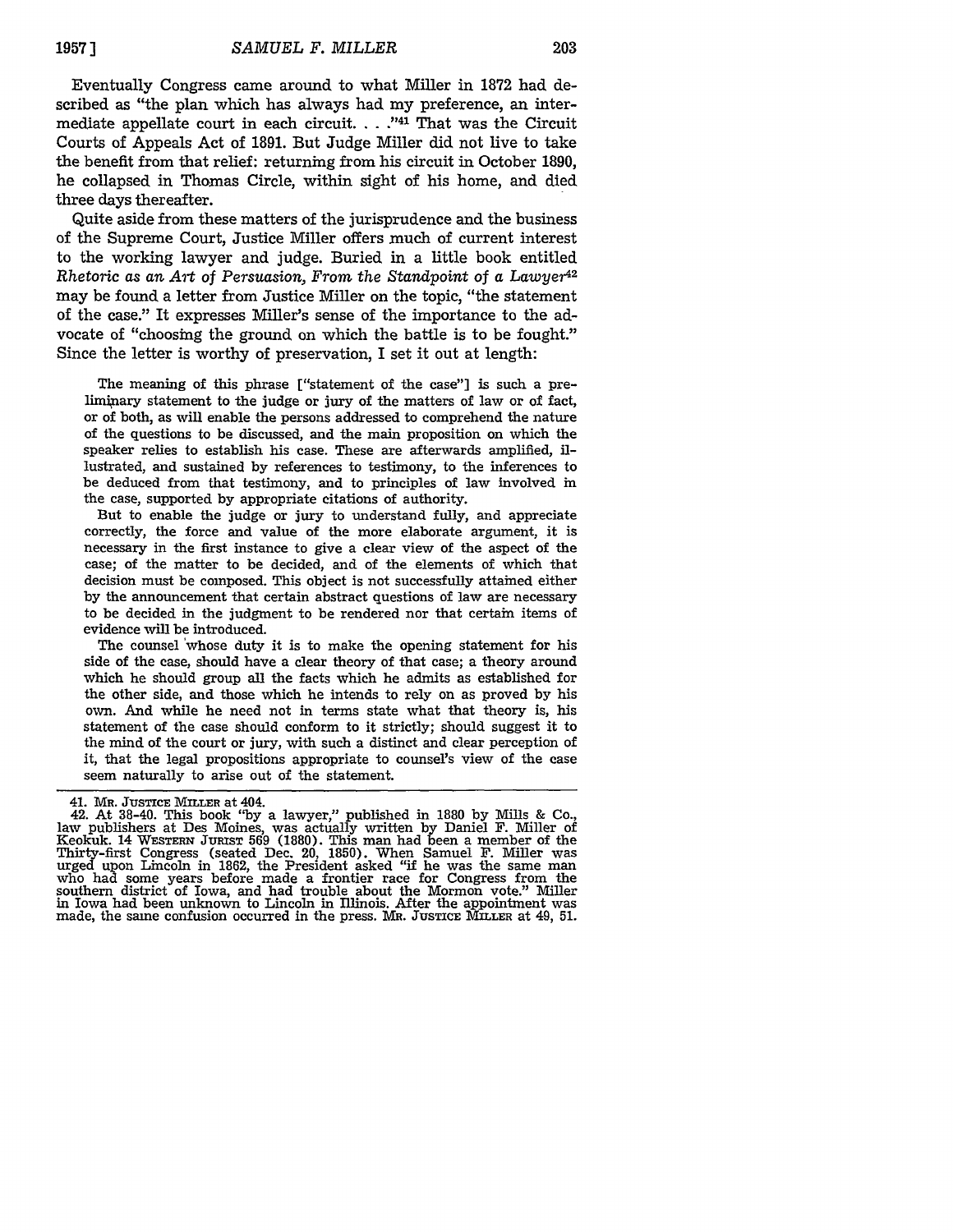It is such a statement as this, that has given rise to the remark, almost become trite, of many eminent lawyers: "That their statement of the case is more convincing than the full argument of other men." The faculty of doing this in perfection is rare; but cultivation and close attention to the best models, and an effort to discover what such a statement is, and what it is not, will be rewarded with a reasonable degree of success in any well regulated mind.

It is also important to understand that a chronological, or other detailed statement of the evidence, with numerous dates, and names of witnesses, is *not* such a statement. Nothing is such a statement which the mind of an ordinary man cannot carry with him, and remember without taking notes. No reference to cases and pages in law books, nor any abstract announcement of legal propositions unconnected with the facts to which they are to be applied, will answer the requirement. The propositions of law and of fact on which counsel rely must be stated so as to show clearly their relation to each other, and be so plainly expressed as to present a chart of the road to be traveled, without a map in detail of the country through which that road is to go.

I wish to express my cordial approval of the remarks under the head of fallacies, as to the effect of counsel being carried away from the strong points of their case by the art of an opponent who insists upon discussing other matters.

My experience teaches me that more sound lawyers and able advocates are misled by this artifice, to the prejudice of their cases before the court and jury, than by any other.

Such has always been my opinion of the value of choosing the ground on which the battle is fought, that when at the bar, it was my practice contrary to that of most lawyers who had the right of choice, to open the argument, rather than close it, where two speeches were to be made on the same side.

A skillful lawyer in opening a case will often be able to throw so much doubt around a clear matter, or give so much importance to an immaterial one, that his unwary opponent follows him into the web of sophistry, when he could have stood secure on ground of his own selection.

It was recalled of Miller at the bar that "he grasped at once the theory of the [Iowa] code of practice **. . .** and in this respect his court papers were an education to the younger bar."43 It was fortunate that in 1851—the year after Miller went to Iowa—the Legislature adopted a new and rational code of civil procedure.<sup>44</sup> Years later, in addressing the Bar Association of the State of New York, Justice Miller looked back on the movement for procedural reform, represented by the draft code on that subject prepared by David Dudley Field. In New York, he recalled, it had encountered "the hostility of a profession which shrinks from innovation as from a plague. . . . Outside of this State, it has met with as general approval, wherever it has been tried,

44. Part of the Code of Iowa enacted that year.

<sup>43. 1</sup> STRONG, ANNALS OF IOWA, **3** ser., 255 (1894). Strong was a well-trained and able lawyer, and a life-long friend of the Judge.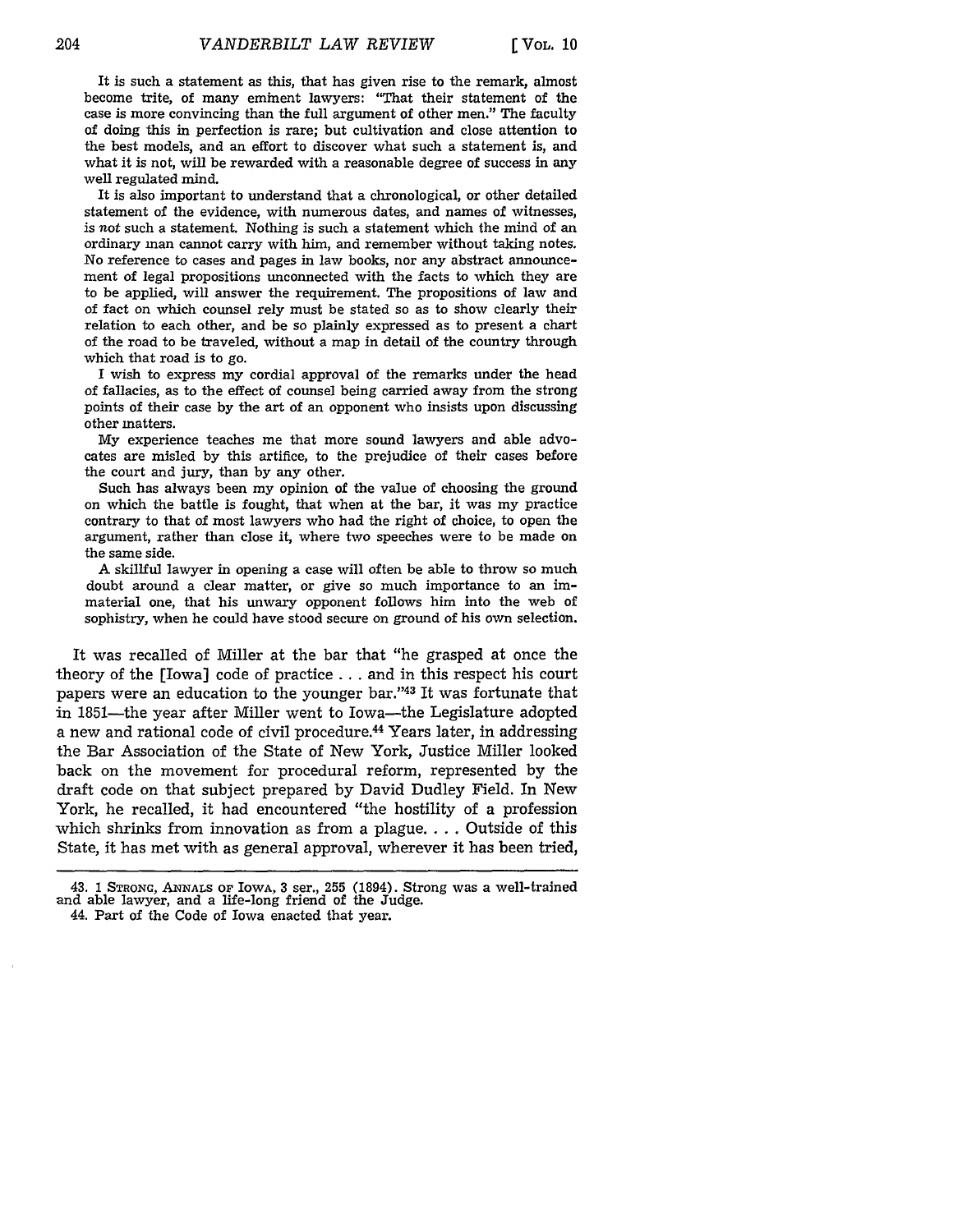as any reform in the law can be expected to meet."45 He recalled what had been done by his own state by its legislation of 1851:

The chapter on pleading contained 33 sections and that in regard to trials, 63, and both of them occupied seven pages of the book. The first section declared that "all technical forms of action and of pleading are hereby abolished." A few general definitions of the nature of pleading, and provisions for the correction of errors and mistakes followed, and the courts were but to apply to this skeleton the principles of the science of pleading, which are of universal acceptance under all systems of practice. The courts and the lawyers, with few exceptions, conformed to the change in the proper spirit, and the result is that fewer practice cases are reported in the forty-eight volumes of Iowa Reports than in any equal number of such volumes in the United States....46

lie remarked how greatly the administration of federal justice would be facilitated by the enactment of "a short, a simple, and a uniform Code of Procedure."47

Of jury trial in civil cases, Miller once said that

It requires all the veneration which age inspires in this mode of dispensing justice, and all that eminent men have said of its value in practice, to prevent our natural reason from revolting against the system, and especially some of its incidents.48

Returning to the subject some years later, he recalled that "my practice in the courts, before I came to the bench, had left upon my mind the impression that as regards contests in the courts in civil suits, the jury system was one of doubtful utility."<sup>49</sup> Continuing,

This impression upon me, growing out of my practice, I have since come to think, however, was largely due to the fact that owing to popular and frequent elections of the State judges, and insufficient salaries, the judges of those courts in which I mainly practiced were neither very competent as to their learning, nor sufficiently assured of their position, to exercise that control over the proceedings in a jury case, and especially in instructing the jury upon the law applicable to it, which is essential to a right result in a jury trial. It may as well be stated here that a case submitted to the unregulated discretion of a jury, without that careful discrimination between matters of fact and matters of law which it is the duty of the court to lay before them, is but little better than a popular trial before a town meeting.<sup>50</sup>

In Miller's experience, a weak judge was more to be feared than a corrupt one. In his frank correspondence with his brother-in-law, at

<sup>45. 2</sup> N.Y. **STATE** BAR Ass'N PRocs. 31, 48 (1879).

<sup>46.</sup> *Id.* at 49. 47. *Id.* at 50.

<sup>48.</sup> *Id.* at 41. 49. Miller, The *System of Trial by Jury,* 21 Am. L. REv. 859, 861 (1887). 50. *Id.* at 862.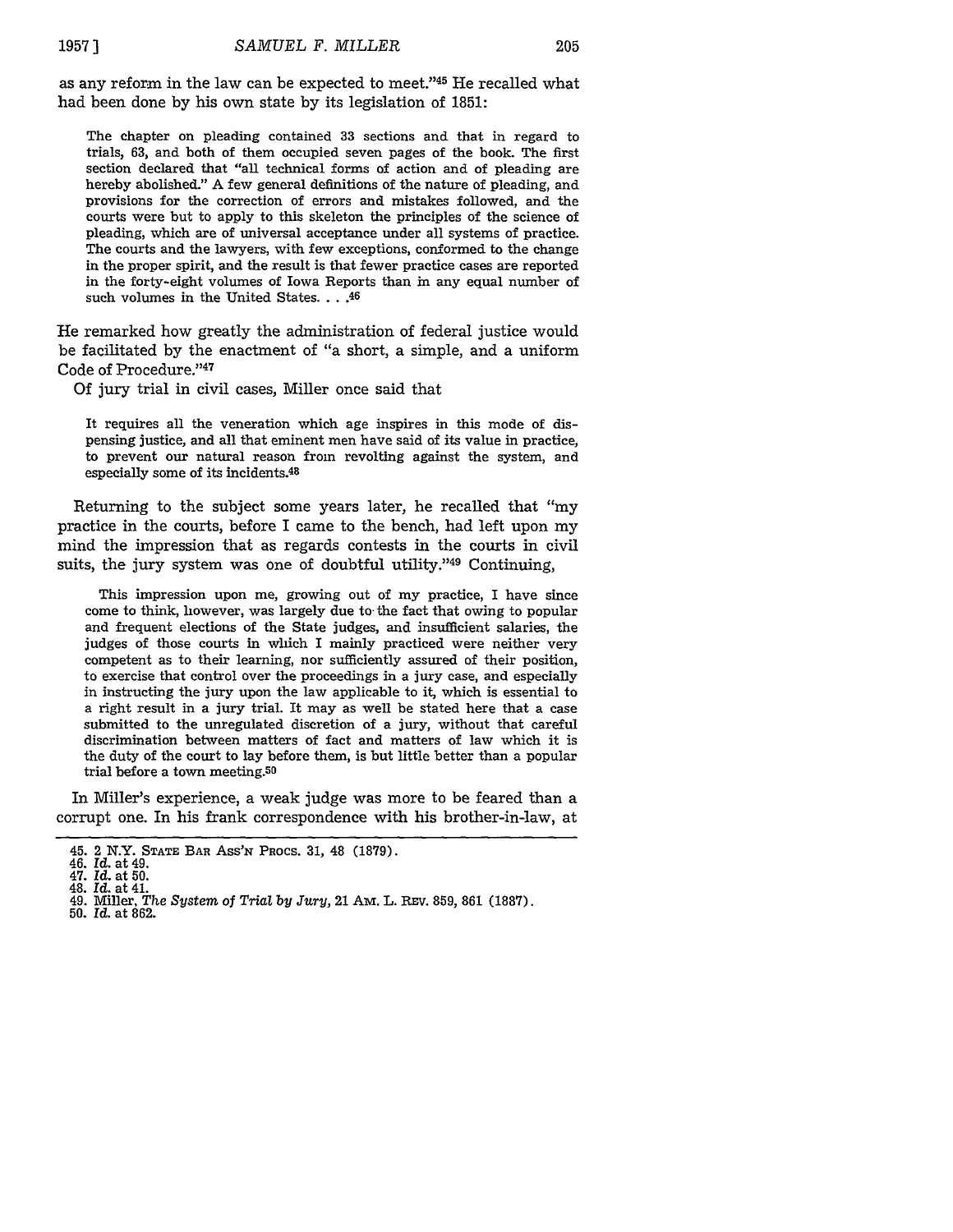the Galveston bar, there was often an exchange of views about federal justice in the Southern states. Sometimes a question would be raised whether a particular judge, or applicant for appointment, was honest. In that context Miller expressed the following reflection:

My own observation has been that a competent man though open to approaches in a few great cases, is more tolerable to a lawyer in full practice than a weak, vacillating, or ignorant Judge, who never knows when he is right, and on whom you can never rely to stand firm when you have convinced him.51

#### Elsewhere he wrote:

From my own experience I would say that the most disagreeable defect in a nisi prius Judge is the [want of intellectual capacity or moral firmness], when it leaves him perpetually open to renewed struggles on points decided, or subjects him to the control of bold and unscrupulous attorneys.<sup>52</sup>

One of Miller's juniors at the Iowa bar wrote in retrospect that

He was almost invincible in argument in the higher courts, so that we younger men were inclined to feel that he appeared before the Judges *auctoritate doctissimi,* who treated his utterances as *responsa prudentum,* and that our learning was not fully appreciated.<sup>53</sup>

"Miller's method... was to cite few cases but to impress the court with the reason of the law." $54$  In 1888, when he addressed the Law School of the University of Pennsylvania, Justice Miller talked to the students about his conception of *The Use and Value of Authorities.55* His remarks have lost nothing in timeliness:

[Iln their printed arguments or briefs counsel frequently seem to forget the grave and burdensome duties of the courts to which they are presented. If it were not so common it would be a matter of wonder that counsel, in making what they call a "brief," or even in a printed argument, where a proposition of law is suggested as applicable to the case, should append to it from twenty to a hundred citations of adjuged cases, with their names and the books where they are to be found.

It is very easy to see, in many instances, that counsel have simply abridged their own labor by attempting to transfer to the court the duty of examining this list of authorities, which they themselves have shirked, by copying from a string of cases found in a digest, and supposed to have reference to the proposition in question. I do not hesitate to say that in the condition of business in the courts of higher jurisdiction in this country, it

- 
- 55. 121 Pa. xix (1888).

206

<sup>51.</sup> Letter of Jan. 28, 1872. 52. Letter of Mar. 9, 1872.

<sup>53.</sup> *STRONG,* op. *cit. supra* note 43. 54. *Ibid.*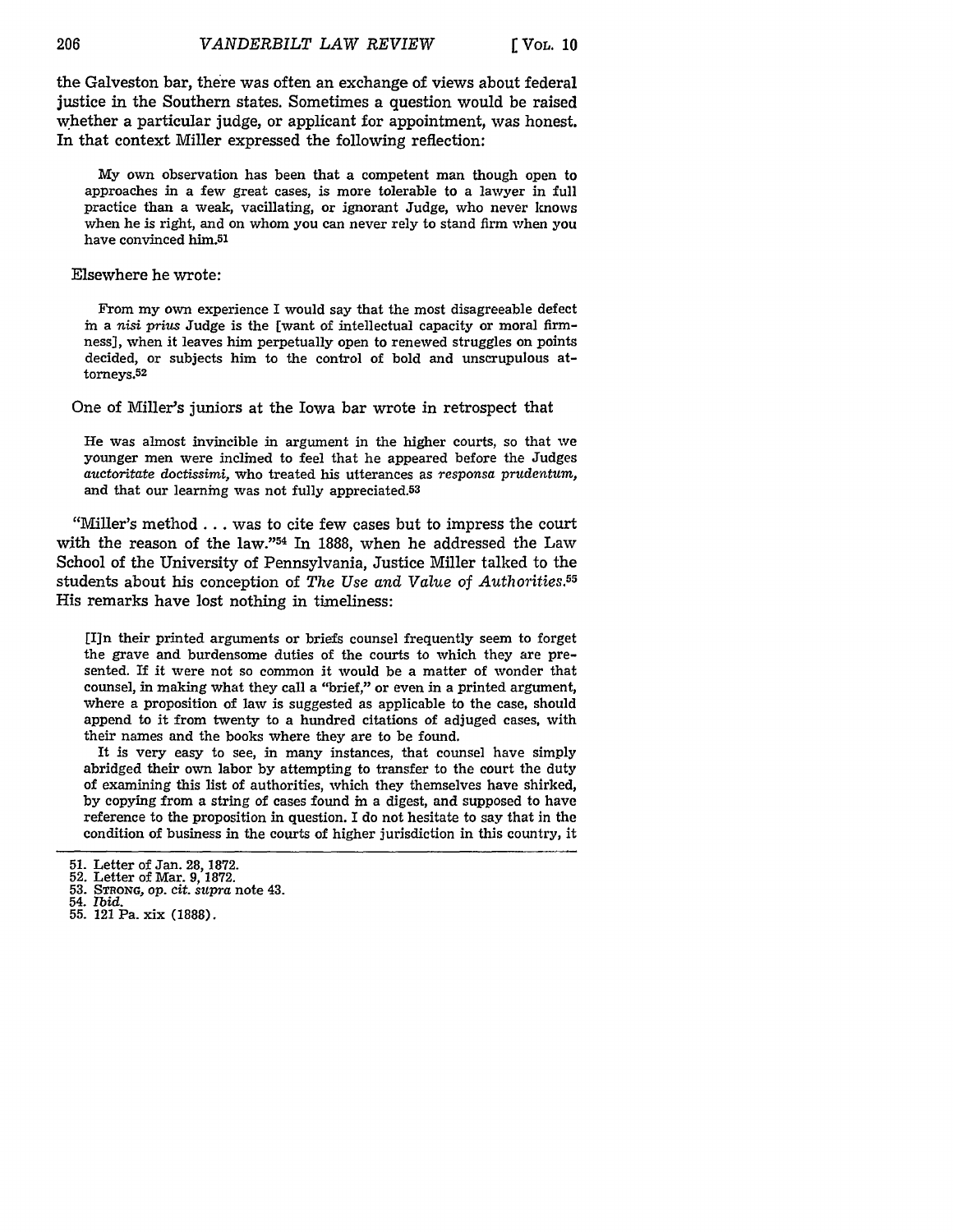is an absolute necessity simply to disregard such a list as that. Unless the counsel who prepares these printed briefs or arguments has examined the cases for himself, and is capable of stating them in a condensed form, he has no right to expect an overworked court to do it for him, neither has he any right to cite or refer to a case the value and applicability of which he has not fully ascertained. It has often been stated, and it cannot be too strongly asserted here, that a few cases directly in point, and well presented, decided by a court or courts of high estimation, are far more valuable than the innumerable references to cases whose analogy is very remote, whose authority is not very high, and whose only weight would seem to be that of their number.<sup>56</sup>

"A court or courts of high estimation": Miller had a discriminating appreciation of the value of "authorities," based on the mental and moral quality of the men who were their authors. He said further:

It has often been my fortune to listen to able counsel citing the decision of some very inferior judge or judicial officer as if it were entitled to control the action of the court which he addressed, and the observation has been forced from me, "Tell me what *you* think about this, for I esteem your opinion of much more value than that of the authority cited.57

Every year, at the close of the term, Justice Miller would collect important records and briefs and have them shipped to his brotherin-law. They both recognized the value of these books-as throwing light on the decision, and as a starting point in like cases. Lawyers generally-practitioners, judges, teachers-have been very slow in exploiting these important materials. Not until 1931 was the distribution of Supreme Court records and briefs governed by rule rather than by judicial favor.58 In particular, authors of historical and biographical studies of the Court have ordinarily ignored the paper books.

Since to Miller's independent mind an "authority" must rest upon its reason, it follows that he took a somewhat liberal view of stare decisis. Of course he recognized the distinction between great questions of public right and matters where stability serves the highest good. One of the classic passages comes from his dissent in *Washington TJniversity v. Rouse*<sup>59</sup> where he had renewed the old effort to establish the view that the power to tax-like the police power-was inalienable, even by express grant:

**<sup>56.</sup>** *Id.* at xxvii, xxviii.

<sup>57.</sup> *Id.* at xxv. **58.** Hallam and Hudson, United States *Supreme Court Records and Briefs:* A Union List, with a Note on their Distribution and Microfilming. 40 LAW<br>LIB. J. 82 (1947). 59. 75 U.S. (8 Wall.) 439 (1870).